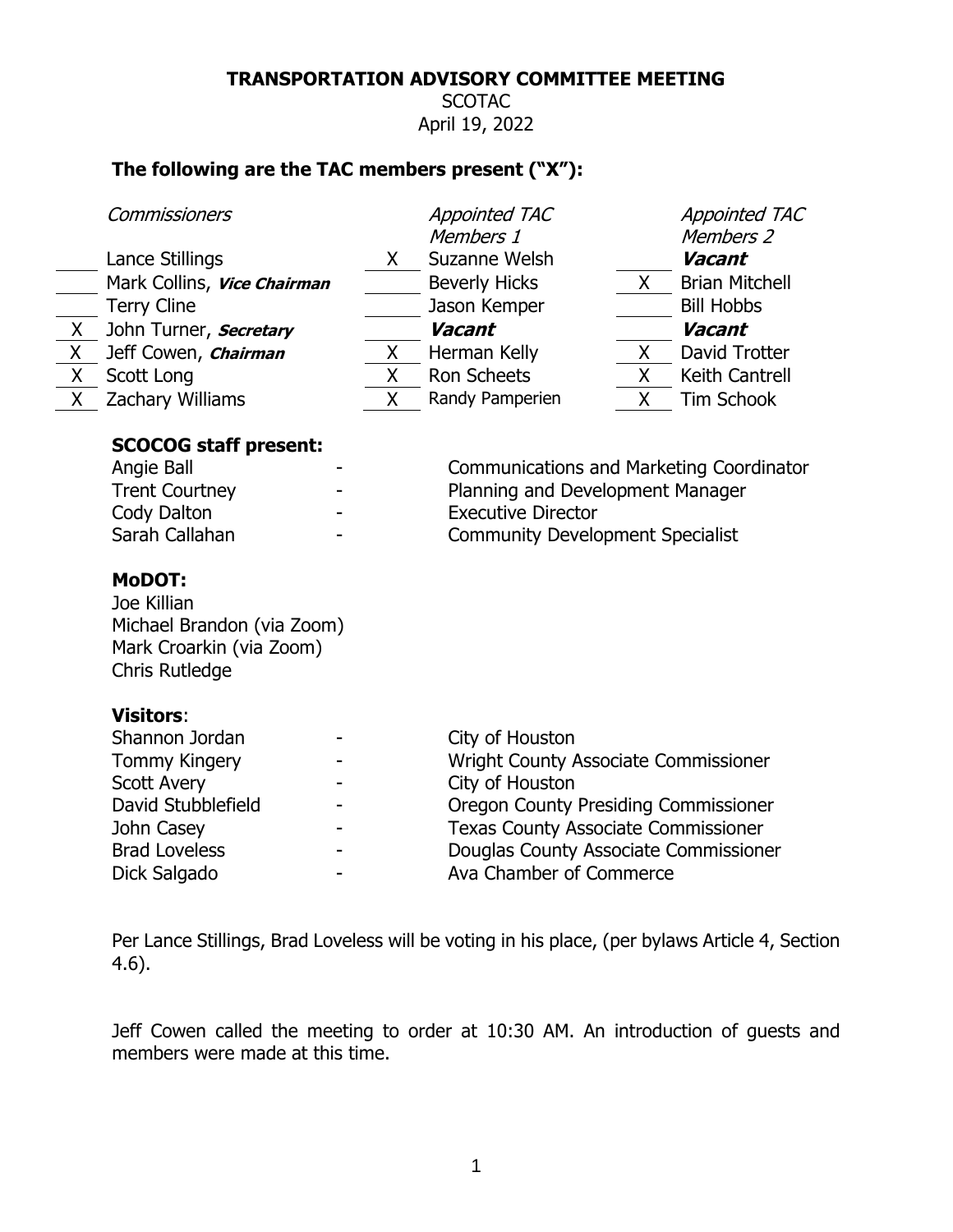Motion to approve the August 17, 2021 minutes was made by Ron Scheets and seconded by Keith Cantrell. All were in favor. Motion carried.

## **Old Business**

None at this time.

### **New Business**

### **Southeast District Projects and Happenings – MoDOT Reps.**

Chris said that summer work is coming up, and 181 in Cabool is coming along. There is overlay work being done in the region. He urged everyone to please use caution with workers and if there are any concerns to call him or Elquin.

Joe said that the draft STIP will be released next month for comment. There are more projects on this STIP than in the recent past. He added that the November and December projects were included and those will get underway this summer. Next month, ADA project work will begin and there will be work zone updates. Regarding the cost share program, they need the applications two weeks before the deadline. Chris added that they try to get this step out mid spring. There is a lot more work this year and it is the largest five-year STIP in a while. The gas tax passed but it is still in limbo what will happen with the funding. This STIP will be available mid-May to the public. Trent asked a question about the tiers and what projects made it in. Mark said that it is still early and there are not a lot of expansion projects around the state. Michael Brandon said that tier one projects are in the draft STIP. They were able to get the Mountain Grove/95 project in, barring any negative impacts to funding. He added that the 181 Cabool/Texas County project was funded. Mark added that the repeal of Senate bill 262 would affect funding, but it is not likely. He said that if a six-month fuel tax holiday was held in Missouri, there would be a \$3.8 million impact. Chris said that regarding projects there are three ways that MODOT comes up with those. The first is the tiered list, the second is the asset management plan, and the third is safety data. He encouraged those present to continue their involvement with the TAC. Trent and Cody added that safety shoulders and rumble strips on Route 14 was on the list for several years it just got pushed off through the years. Trent added that this needs to be added to the list but wasn't sure if a vote was necessary. Zach asked about an estimate, Chris said he could get that, but didn't know if it would affect the draft STIP numbers. Mark added that this would probably be in the next STIP. Trent added that we can vote on this in August and Chris will get the final numbers.

John Turner asked about the federal infrastructure program overseen by the highway program. LPA training is required with this. Joe added that the call for projects will be coming in the next few months. John asked what projects we can use funds for and Chris added that MoDOT is in limbo on that as well.

Cody said that Congress passed the bipartisan infrastructure law and a lot of information can be found online about that.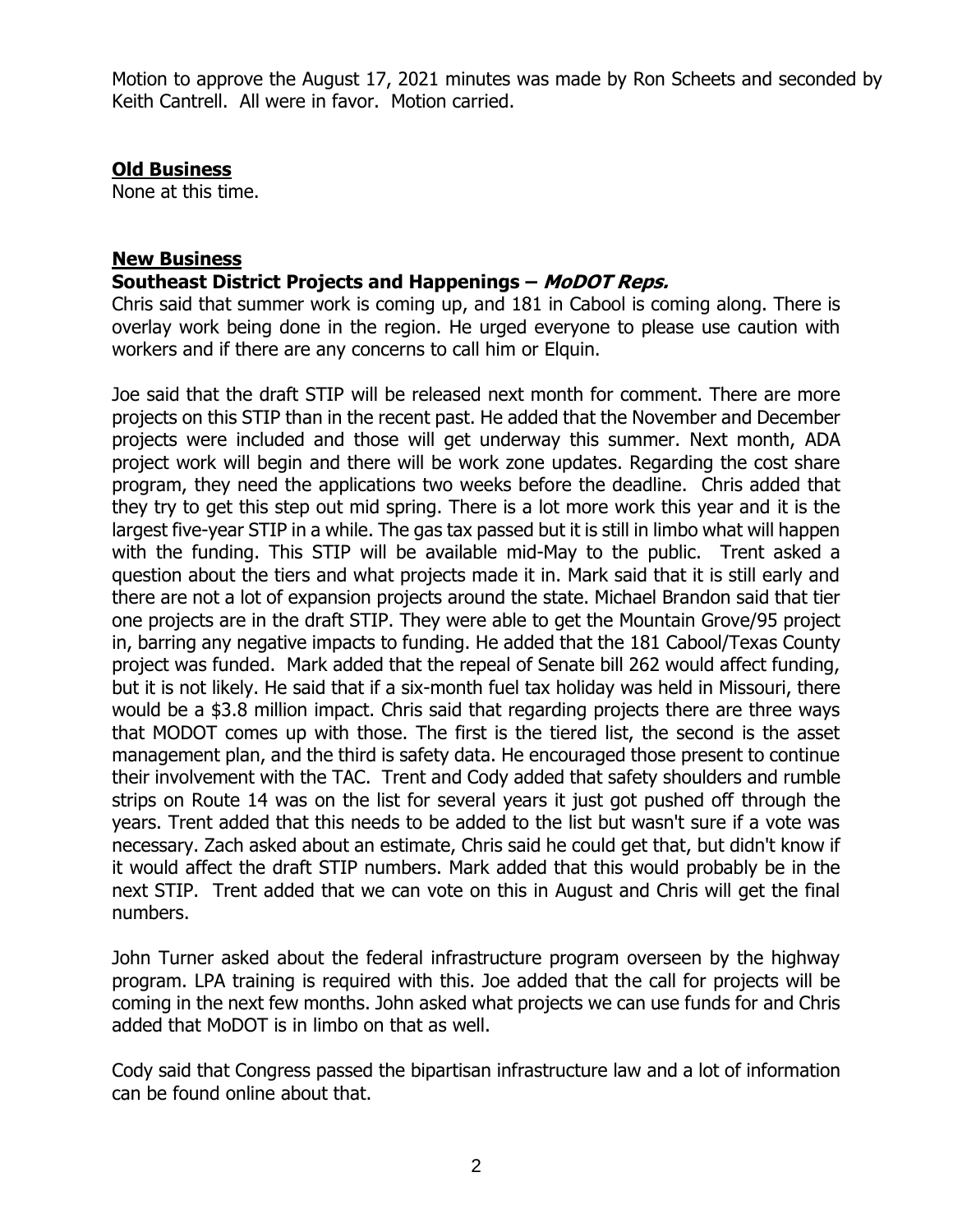## **Update TAC board Members**

Trent said that regarding the existing board, there are three vacancies, and some that need to be removed. The TAC needs participation with projects coming up. Trent outlined the vacancies and who needs to be replaced. He added that he would follow up before the next Tac meeting with members. He will also send out the current roster, and the new roster will be adopted at the June meeting.

### **TAC Meeting Schedule**

Trent said that he would like to set four meetings per year, in February, April, June, and in August in line with the Executive Board meetings

### **Grant Opportunities**

Trent discussed the CDBG mitigation funding. He said that we applied for six mitigation grants. We would like to get a larger chunk of funding next time. He then discussed the MID money available and added that West plains and Howell County are inside the MID. In June, the application process will start. This time there will be more funds to pay for the preliminary engineering report. He said that in January to March 2023 applications will begin for infrastructure grants and that he would just like to get the word out and discuss projects.

Sarah talked about the CDBG regular cycle applications and the ARPA funds. She discussed the CDBG grant timeline and qualifications necessary to apply. She added that it is good to be ahead of the cycle opening and that most grants are \$500,000 maximum. Regarding the ARPA funds, she said that the state is developing guidelines now. There are several categories and those guidelines are being developed as well. These funds will be used to address the impacts of COVID. The application cycle opens July 1, then is staggered. These funds have to be spent by 2026. Regarding the rails to trails project, this would cover 54 miles of abandoned railway between West plains and Van Buren. This is potentially a large project if funds would be received. Trent added that this would be similar to the Katy trail project and the goal is to identify property owners and to get a feasibility study and preliminary engineering report. Public meetings would be held and entities would work together to pursue the project.

#### **Open Discussion**

Scott asked about the 63-expansion money. Sarah then discussed the project development process Scott also asked how to use the infrastructure bill money to expand 63 Highway. Trent said that an application can be submitted and eligibility would be determined through the project development process. There would be a high cost for the environmental review, however. Cody said that the first approach would be to discuss who makes the decisions regarding the project. He also said that on May 3, SCOCOG will host a Highway 63 discussion at 10:00 AM

The next TAC meeting will be held **June 21, 2022, at 10:00 a.m.**